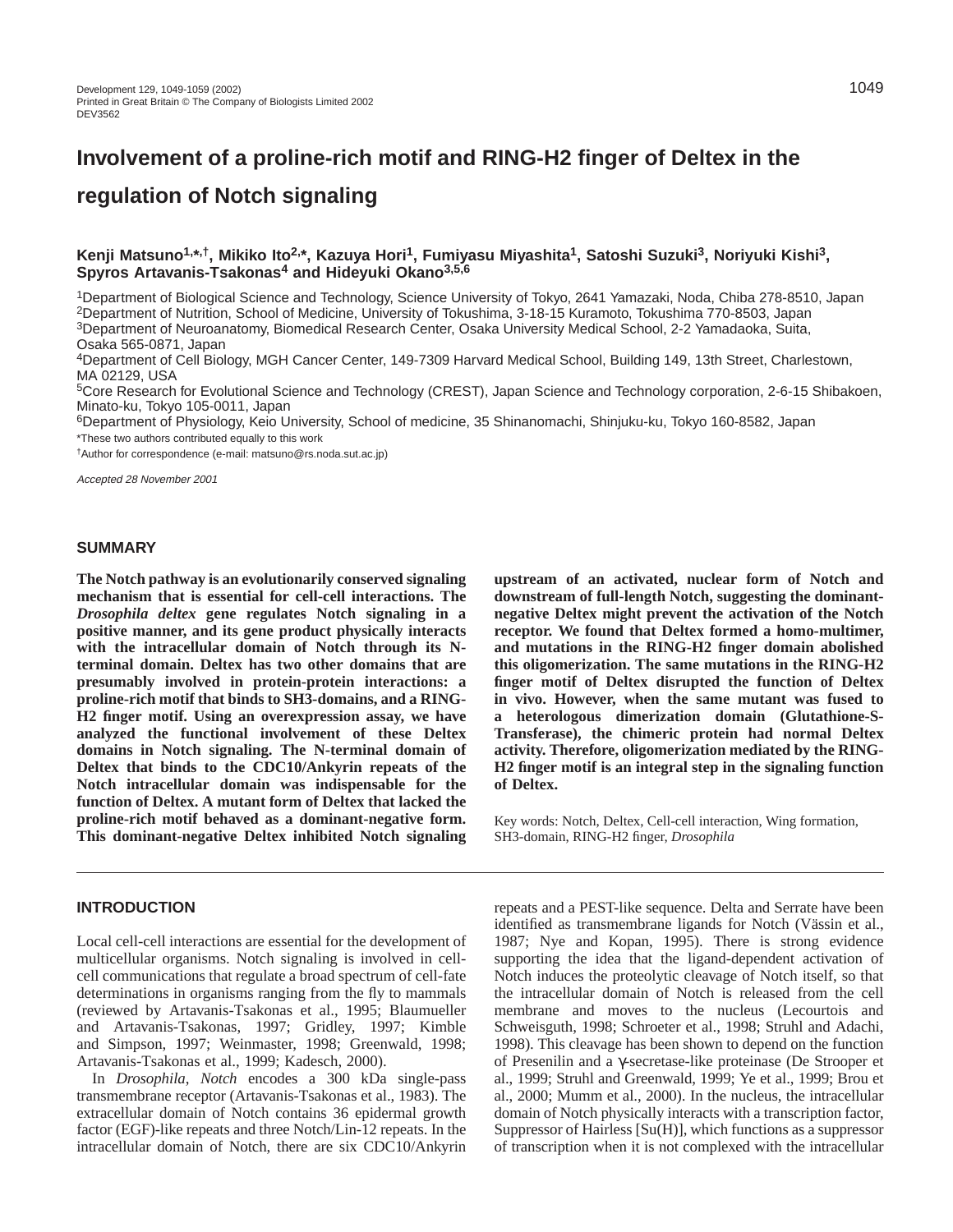domain of Notch (Fortini and Artavanis-Tsakonas, 1994; Honjo, 1996; Klein et al., 2000). The complex involving the Notch intracellular domain and Su(H) is an activator of transcription and binds to promoter elements that regulate the expression of the target genes of Notch signaling, such as *Enhancer of split* and *vestigial* (Bailey and Posakony, 1995; Lecourtois and Schweisguth, 1995; Kim et al., 1996).

Although an increasing number of genes have been identified as components of the Notch pathway, the biochemical function of the *deltex* gene product remains elusive. *Drosophila deltex* encodes a cytoplasmic regulator of Notch, although its function may not be essential for signaling (Xu and Artavanis-Tsakonas, 1990; Gorman and Girton, 1992; Busseau et al., 1994). The N-terminal region of Deltex physically interacts with the CDC10/Ankyrin repeats of the Notch intracellular domain (Busseau et al., 1994; Matsuno et al., 1995). This interaction appears to be crucial for the function of Deltex (Matsuno et al., 1995). Two other Deltex domains, a proline-rich motif and a RING-H2 finger motif have been identified previously (Matsuno et al., 1995). In general, proline-rich motifs are known as binding sites for various SH3-domains (Cohen et al., 1995; Di Fiore et al., 1997; Pawson and Scott, 1997; Kay et al., 2000). Indeed, it has been shown that human GRB2, a SH3-domain-containing protein, binds to the human Deltex homolog and to *Drosophila* Deltex (Matsuno et al., 1998). RING-H2 finger motifs have also been shown to function in protein-protein interactions in various systems (Freemont, 1993; Freemont, 2000; Joazeiro and Weissman, 2000). These three motifs in Deltex, which are all presumably involved in protein-protein interactions, are conserved among the mammalian homologs of Deltex, suggesting that they have functional importance (Pampeno and Meruelo, 1996; Matsuno et al., 1998; Frolova and Beebe, 2000; Kishi et al., 2001).

Genetic analysis in *Drosophila* and biochemical studies involving mammalian Deltex and tissue culture cells support the idea that Deltex is a positive regulator of Notch signaling (Xu and Artavanis-Tsakonas, 1990; Diederich et al., 1994; Fortini and Artavanis-Tsakonas, 1994). It has been shown that human and mouse Deltex homologs have a similar activity to that of mammalian Notch1, suggesting mammalian Deltex regulates Notch signaling in a positive manner (Matsuno et al., 1998; Kishi et al., 2001). However, a study using a mammalian neural cell culture system derived from adult brain revealed that Deltex homologs could act as negative regulators of Notch signaling (Sestan et al., 1999). Thus, it is possible that the role played by Deltex in Notch signaling could be influenced dramatically by the developmental and cellular contexts.

In the present study, we have used molecular genetic approaches to investigate the role of Deltex motifs in the regulation of Notch signaling. A dominant-negative form of Deltex was generated and used in an epistatic analysis. The results showed that the dominant-negative form of Deltex acts on Notch signaling upstream of an active form of Notch and downstream of full-length Notch. We also showed that the RING-H2 finger motif of Deltex is involved in its multimerization. Experiments involving forced dimerization using a heterologous domain have suggested that the selfassociation of Deltex mediated by the RING-H2 finger motif is a crucial step in Deltex-dependent signaling.

# **MATERIALS AND METHODS**

#### **Creation of Deltex and Deltex mutant constructs**

The amino acids of Deltex were numbered according to Busseau et al. (Busseau et al., 1994). A Chameleon double-stranded site-directed mutagenesis kit (Stratagene) was used to create the deletion and point mutation constructs of *deltex*. Dx∆NBS and Dx∆PRM lack a domain for binding to Notch (amino acids 46 to 204) (Matsuno et al., 1995) and the proline-rich motif (amino acids 475 to 483), respectively. Dx<sup>mRZF</sup> has mutations in which two histidine residues (amino acids 570 and 573) have been replaced by alanine residues. The cDNA encoding Dx<sup>mRZF</sup> was generated using the primer 5'CTGAGTCGCTGCC-AGGCTCTCATGGCTTTGCAGTGCCTCAAT3′. All junctions and point mutations were confirmed by sequencing. The Dx∆NBS-∆PRM construct was made by replacing the *Bgl*II fragment of Dx∆PRM cDNA with that of the Dx<sup>∆NBS</sup> cDNA. The Dx<sup>∆NBS-mRZF</sup> construct was made by replacing the *Xho*I fragment of the DxmRZF cDNA with that of the Dx∆NBS cDNA. The *Not*I-*Kpn*I fragments from all the constructs were subcloned into a P-element transformation vector, pUAST (Brand and Perrimon, 1993).

The constructs producing fusion proteins of GST with various Deltex derivatives were generated as follows. A cDNA of *S. japonicum* glutathione-S-transferase (GST) with an extra *Cla*I site was generated by a PCR with two primers, 5′TGACGG-ATATGTCCCCTATACTAGG3′ and 5′AATCGATTATTTTGGAGG-ATGGTC3′, using a pGEX vector (Amersham Pharmacia Biotech) as the template. The *deltex* cDNA fragment was amplified using two primers, 5'TCCAGGTCGTGCCTTCTTCGC3' and 5'GGGG-ACATATCCGTCACGCCCAGG3′. The resulting two PCR fragments were used as the templates in a recombinant PCR and amplified with the following primers: 5′AATCGATTATTTTGGAGGATGGTC3′ and 5′TCCAGGTCGTGCCTTCTTCGC3′. The 3′-noncoding region of *deltex* cDNA with an extra *Cla*I site was amplified using the following primers: 5′AATCGATGGATTAGTTCCCTGTCC3′ and the M13 reverse primer. The junctions of the resulting constructs and point mutations were sequenced for confirmation. These *deltex* and GST cDNA fragments were ligated into the pUAST-Deltex constructs to replace the corresponding cDNA fragments, as described above.

#### **Production of transgenic flies**

The germline transformations and subsequent crosses were described previously (Sawamoto et al., 1994). In all experiments, several independent lines (~10) of each construct were established and examined. All crosses of UAS lines to *patched-GAL4* (*ptc*-*GAL4*) were performed at 18°C (Johnson et al., 1995).

#### **Western blot analysis**

Transformant lines were crossed to an *hs-GAL4* line (Brand and Perrimon, 1993). The resulting third-instar larvae were collected and heat shocked at 37°C twice for 1 hour, with a 1 hour 25°C interval between heat shocks. Larvae were homogenized in phosphatebuffered saline (PBS) (130 mM NaCl, 7 mM Na2HPO<sub>4</sub>, 3 mM NaH2PO4, pH 7.0) containing 1% SDS. The samples were boiled, and the protein concentration was determined using a bovine serum albumin (BSA) protein assay kit (Pierce). Protein samples were fractionated by SDS-PAGE on 7.5% or 10% acrylamide gels, transferred to Immobilon-P membranes (Millipore), and blocked. The protein blots were probed with rat anti-Deltex antibody (C645-17A) (Busseau et al., 1994) or rabbit anti-GST antibody (Santa Cruz biotechnology). The signal was detected using an HRP-conjugated secondary antibody (Cappel) and the ECL western blotting analysis system (Amersham Pharmacia Biotech).

#### **Immunohistochemistry**

Wing imaginal discs of the third-instar larvae were dissected in PBS and fixed in PLP (2% paraformaldehyde, 0.01 M NaIO4, 0.075 M lysine, 0.037 M sodium phosphate, pH 7.2) (Tomlinson and Ready,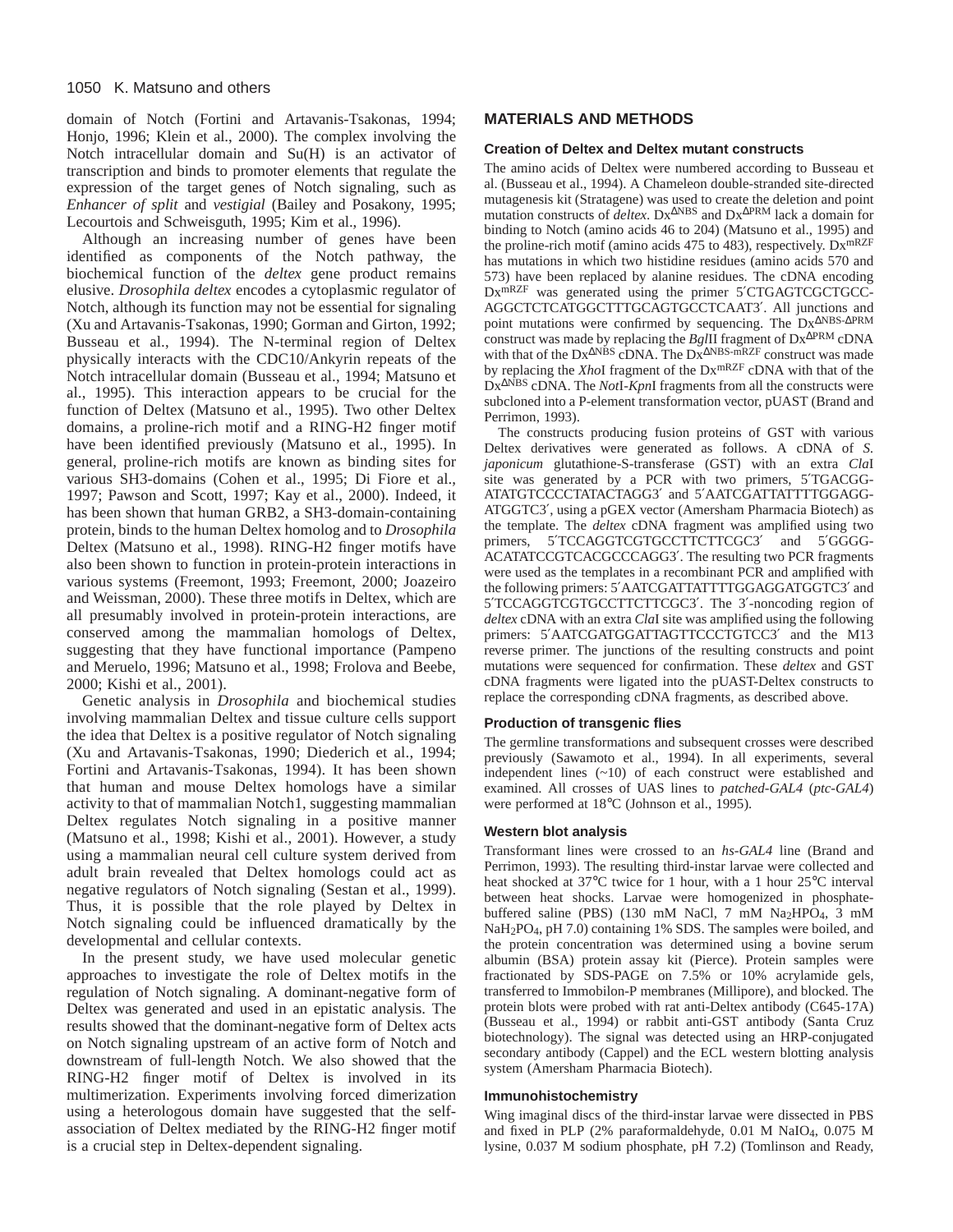1987). Discs were washed in PBS-DT (0.3% sodium deoxycholate, 0.3% Triton X-100 in PBS) and incubated with the following primary antibodies: mouse anti-Wg (1:5) (van den Heuvel et al., 1989); rat anti-Deltex (1:25) (Busseau et al., 1994); mouse anti-Notch (1:5000) (Fehon et al., 1990); mouse anti-Delta (1:500) (Fehon et al., 1990); and rabbit anti-β-Galactosidase (1:500) (Cappel). After several washes in PBS-DT, the discs were incubated with fluorescently labeled secondary antibodies, rhodamine-conjugated goat anti-rat (Chemicon) and goat anti-mouse (Jackson Laboratories) antibodies, and FITC-conjugated goat anti-rabbit antibodies (Invitrogen), for 1-2 hours at room temperature, followed by washing in PBS-DT. The samples were mounted in 80% glycerol/PBS containing 1% N-propyl gallate.

#### **Cell culture and in vitro binding assay**

*Drosophila* S2 cells were cultured and transfected as described previously (Fehon et al., 1990; Diederich et al., 1994). To produce Deltex derivatives or GST fusion to Deltex derivatives, UAS constructs encoding Deltex derivatives and pWA-GAL4 were cotransfected. pWA-GAL4 expressed GAL4 protein under the control of an actin gene promoter. A total of 2 µg of DNA and 8 µl of Cellfectin reagent (Invitrogen) were mixed and added to cells in serum-free SFM medium (Invitrogen) and incubated for 4 hours, followed by incubation in a serum-containing medium for another 48 hours at  $25^{\circ}$ C. The cells were harvested and lysed in 200 µl TNE buffer (10 mM Tris-HCl pH 7.8, 1% NP-40, 0.15 M NaCl, 1 mM EDTA, 1 mM PMSF). After centrifugation at 18,000 *g* for 10 minutes at 4°C, the supernatant was incubated at 4°C for 1 hour with Glutathione-Sepharose 4B resin (Amersham Pharmacia Biotech), which was equilibrated with binding buffer (50 mM Tris-HCl pH 7.5, 5 mM MgCl2, 100 mM NaCl, 10% glycerol, 0.5 mg/ml BSA, 5 mM β-mercaptoethanol). The resin was washed five times in binding buffer, then incubated in elution buffer (10 mM glutathione, 50 mM Tris-HCl pH 7.5, 5 mM MgCl2, 100 mM NaCl, 10% glycerol, 5 mM β-mercaptoethanol) at room temperature for 20 minutes. Aliquots of the total lysates and the eluants from the Glutathione-Sepharose 4B resin were fractionated by 7.5% SDS-PAGE, and Deltex derivatives and the GST-Deltex derivative fusion proteins were detected on a western blot as described above, using an anti-Deltex antibody.

#### **Rescue of deltex mutant by overexpression of Deltex derivatives**

*deltex24;hs-GAL4/TM3* was crossed to either *UAS-Dxfull* or *UAS-DxmRZF+GST*. Progeny were raised at 25°C, heat shocked at 37°C for 1 hour at the early pupae stage and then cultured at 25°C.

## **RESULTS**

Notch signaling is required for the proper formation of the wing margin in *Drosophila* (for reviews, see Brook et al., 1996; Cohen, 1996; Irvine and Vogt, 1997). For example, partial loss of Notch activity results in the wing nicking phenotype for which Notch was named (Fig. 1C). Most *deltex* mutant alleles also yield a recessive wing-notch phenotype similar to that of *Notch* mutants, indicating the involvement of *deltex* function in wing margin development (Fig. 1B). Our previous study showed that the ectopic expression of Deltex results in the activation of Notch signaling (Matsuno et al., 1995). Because ectopic activation of Notch signaling in the wing pouch of the third-instar larval wing disc induces an ectopic wing marginlike structure that includes ectopic wing outgrowth and bristle formation (Diaz-Benjumea and Cohen, 1995; de Celis and Bray, 1997), we examined whether the overexpression of IV are indicated by arrowheads (see D). (B) *deltex/Y* wing.

red, respectively.

arrowheads.

**Fig. 1.** *deltex* and *Notch* are required for the normal development of the wing margin. (A) Wild-type adult wing. The wing veins III and (C) *Notch54l9/+* wing. (D) Protein expression from a UAS responder line under the control of the *ptc*-*GAL4* driver. *UAS-GFP* was crossed to *ptc-GAL4*, and wing discs of the third-instar larvae were stained with mouse anti-Delta antibody. GFP and Delta are shown in green and Presumptive cells of wing veins III and IV expressing Delta are indicated by

Deltex might induce a similar ectopic wing margin structure (Matsuno et al., 1995). Using the UAS/GAL4 system, we overexpressed the full-length Deltex protein under the control of *patched*-*GAL4* (*ptc*-*GAL4*) (Fig. 1D) (Brand and Perrimon, 1993; Johnson et al., 1995). As shown in Fig. 1D, in the wing discs of third-instar larvae from the *ptc-GAL4* line, the region expressing the GAL4 protein was located between two proveins (arrowheads in Fig. 1D), which corresponded to the longitudinal veins III and IV in the adult wing (arrowheads in Fig. 1A).

As a result of full-length Deltex (Dx<sup>full</sup>) overexpression, an ectopic secondary wing margin-like structure was induced along the region expressing Deltex (see Fig. 3H). This secondary wing margin-like structure included ectopic outgrowth and ectopic bristle formation (see Fig. 3B,H). Taking advantage of this Deltex activity, we decided to analyze the function of three conserved motifs found in Deltex: (1) a domain that binds to the CDC10/Ankyrin repeats of the Notch intracellular domain, (2) a proline-rich motif, and (3) a RING-H2 finger motif (Fig. 2A). Constructs to produce mutant Deltex proteins were generated and introduced into flies by P-elementmediated transformation (Brand and Perrimon, 1993). The Deltex mutant proteins used in this study are shown schematically in Fig. 2A. The production of each Deltex derivative in vivo was confirmed by western blotting using an anti-Deltex antibody, and the molecular weights of these proteins were as expected (Fig. 2C). Judged by the relative intensity of the bands, similar amounts of each protein were produced (Fig. 2C).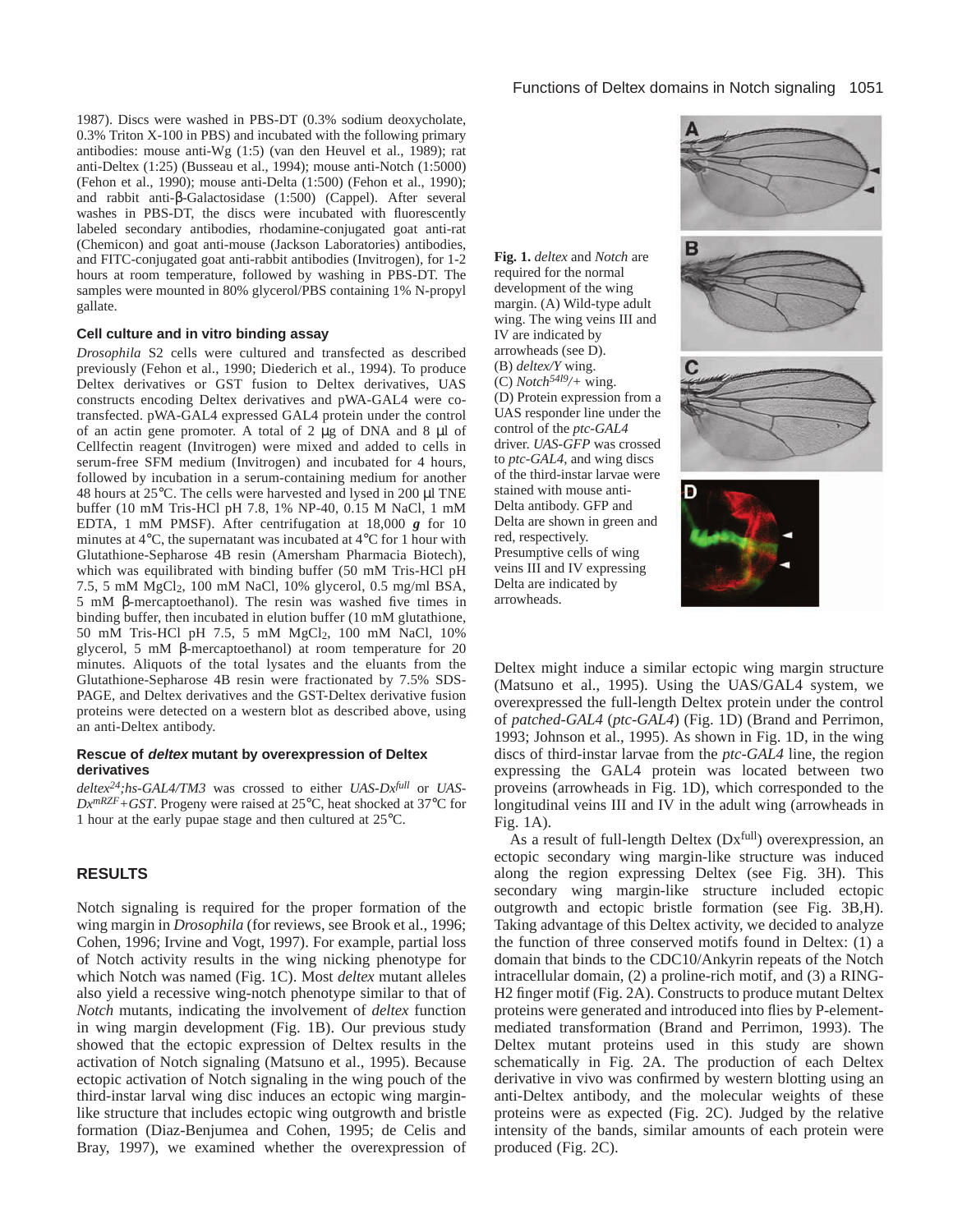**Fig. 2.** Wild-type and mutant Deltex proteins used in this study. The Deltex protein is arbitrarily divided into three regions (domains I, II and III), based on the position of two OPA repeats, which separate the regions. The region binding to the Notch CDC10/Ankyrin repeats (blue box), a proline-rich motif that is a putative SH3-binding site (red box) and a RING-H2 finger motif (green box) are shown. The full-length Deltex protein consists of 737 amino acids (Busseau et al., 1994). All the cDNAs encoding the Deltex derivatives shown were inserted into the pUAST vector, and transgenic flies

carrying these constructs were generated. (A) Deltex derivatives are shown schematically. Dx<sup>∆NBS</sup> lacks the domain capable of mediating Notch and Deltex interactions (amino acids 46-204). Dx∆PRM lacks the proline-rich motif (amino acids 475-483). DxmRZF has point mutations in the RING-H2 finger motif: two histidine residues (amino acids 570 and 573) are replaced by alanine residues. Dx∆NBS-∆PRM lacks both the binding sites for Notch and the proline-rich motif. Dx∆NBS-mRZF is a double mutation that lacks the binding site for Notch and has point mutations in the RING-H2 finger motif. Amino acid numbers are according to Busseau et al. (Busseau et al., 1994). (B) The Deltex derivatives listed in A were also made as fusion proteins with GST (yellow box), and are shown schematically. GST is wild-type GST used as a control. (C,D) Western blot analysis of the Deltex mutant derivatives shown in A,B. Flies carrying UAS constructs capable of expressing the Deltex derivatives (A,B) were crossed to the *hs-*





*GAL4* line. Samples isolated before (shown by –) and after (shown by +) heat shock. (C) Lanes 1 and 2, Canton-S; lanes 3 and 4, Dxfull; lanes 5 and 6, Dx<sup>∆NBS</sup>; lanes 7 and 8, Dx<sup>∆PRM</sup>; lanes 9 and 10, Dx<sup>mRZF</sup>; lanes 11 and 12, Dx<sup>∆NBS-∆PRM</sup>; lanes 13 and 14, Dx<sup>∆NBS-mRZF</sup>. The protein blot was probed with the anti-Deltex antibody. Molecular weight markers are shown in kDa. (D) Lanes1 and 2,  $Dx$ <sup>full</sup>+GST; lanes 3 and 4, Dx<sup>∆NBS</sup>+GST; lane 5 and 6, Dx<sup>∆PRM</sup>+GST; lanes 7 and 8, Dx<sup>mRZF</sup>+GST; lanes 9 and 10, Dx<sup>∆NBS-mRZF</sup>+GST; lanes 11 and 12, GST alone. The protein blot was probed with anti-GST antibody. Molecular weight markers are shown in kDa.

## **All three motifs of Deltex are required for normal Deltex function**

As mentioned above, overexpression of Dxfull under the control of *ptc*-*GAL4* induced a secondary wing margin-like structure (Fig. 3B,H). As shown in Fig. 3N, ectopic sensory organ precursor (SOP) cells (green and arrowhead) along the region expressing  $Dx$ <sup>full</sup> protein (red) were formed in these flies. The induction of SOPs appeared to be non-cell-autonomous and occurred only in the ventral compartment (Fig. 3N). This observation provides further support to the interpretation that the overexpression of Dxfull leads to the development of a secondary wing margin-like structure. The endogenous Deltex protein could be detected as faint, ubiquitous staining throughout the entire wing discs of the late third-instar larvae (Fig. 3M, red). Using this overexpression system, we examined the activity of four different mutant forms of Deltex (Fig. 3C-R). A mutant Deltex protein lacking the domain that binds to

the Notch CDC10/Ankyrin repeats (Dx<sup>∆</sup>NBS) or carrying two amino acid substitutions in the RING-H2 finger motif  $(Dx^{mRZF})$  failed to induce the secondary wing margin-like structure in the adult wing, although very slight effects were still observed occasionally (Fig. 3C,I,E,K). These findings were confirmed by the observation that ectopic SOPs were not formed in the wing discs expressing these two mutant proteins (Fig. 3O,Q). By contrast, the overexpression of a mutant Deltex lacking the nine amino acids (amino acids 475-483) that encompass the proline-rich motif (Dx<sup>∆</sup>PRM) resulted in wing nicking (Fig. 3D,J). We noted that this phenotype resembled those of *deltex/Y* and *Notch/+* flies (Fig. 1).

# **Dominant-negative behavior of a mutant Deltex lacking the proline-rich motif**

The wing-notch phenotype induced by the overexpression of Dx∆PRM suggested that Dx∆PRM might be a dominant-negative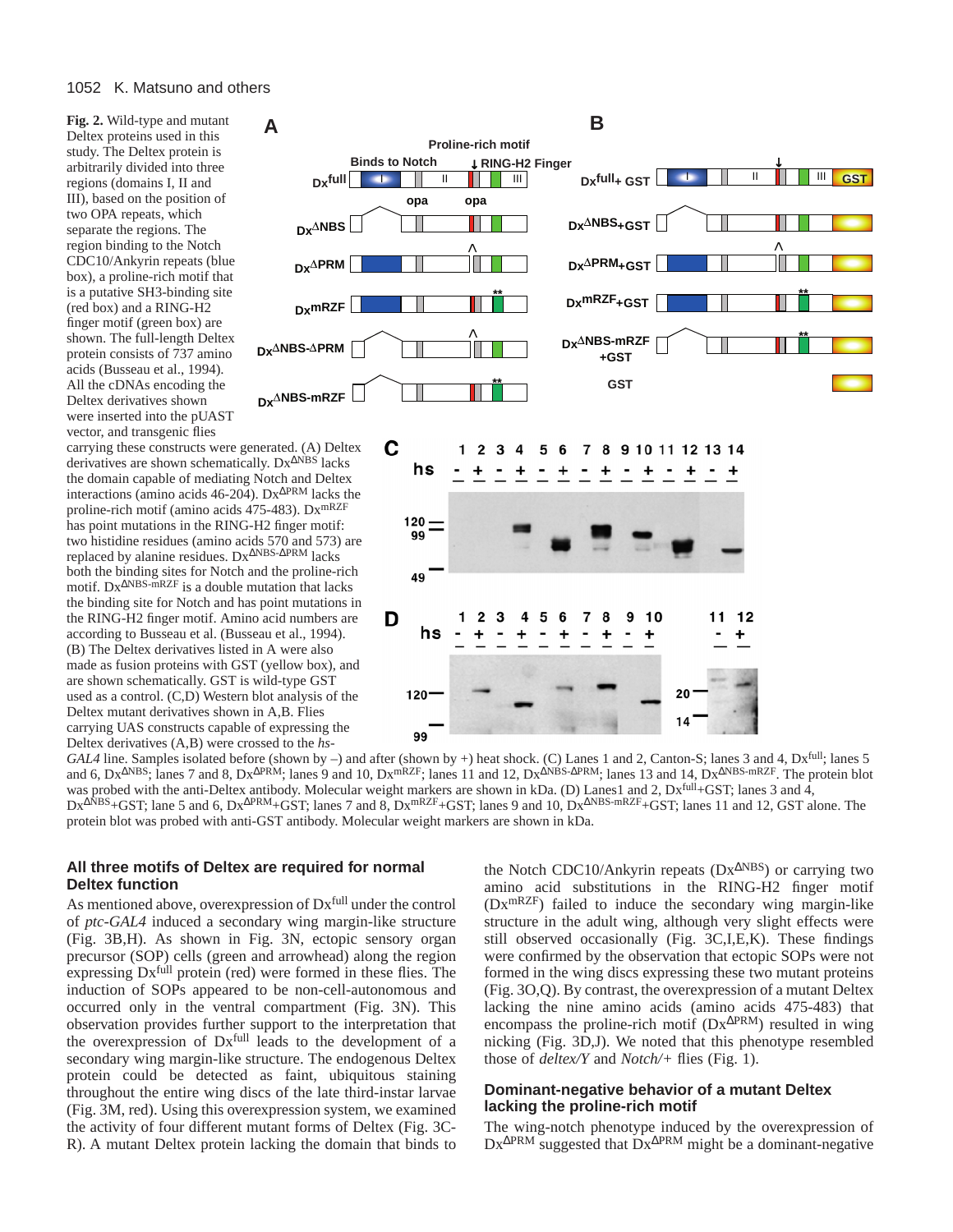**Fig. 3.** Effects of overexpression of Deltex derivatives under the control of the *ptc*-*GAL4* driver. Transgenic flies carrying the various UAS constructs expressing the Deltex derivatives were crossed to *ptc-GAL4* or *ptc-GAL4/CyO; A101/TM6B*. (A-L) Adult wings and high magnifications of regions of wings. (M-R) The SOP cells in the third-instar wing discs are shown in green, and the Deltex derivatives are shown in red. An enhancer trap line, A101, was used to visualize the SOP cells. (A,G,M) Wild-type wing and disc. (B,H,N) Overexpression of Dxfull. Note a secondary wing margin-like structure (black arrowheads) and ectopic SOPs (white arrowhead). (C,I,O) Overexpression of Dx<sup>∆</sup>NBS. Occasionally, a missing crossvein (white arrow) and a few extra bristles (white arrowhead) are observed. (D,J,P) Overexpression of Dx<sup>∆</sup>PRM. Note the wing-notch phenotype. (E,K,Q) Overexpression of DxmRZF. (F,L,R) Overexpression of Dx<sup>∆</sup>NBS-mRZF.



form of Deltex that inhibited Notch signaling during wing margin development. To test this hypothesis, we performed two different lines of experiments. First, Dx∆PRM and Dxfull were overexpressed simultaneously under the control of *ptc*-*GAL4*. We expected that Dx<sup>∆PRM</sup> and Dx<sup>full</sup> would counteract each other's activity, if the Dx∆PRM was a dominant-negative protein. As described above, overexpression of Dxfull induced an ectopic wing margin-like structure (Fig. 3B,H), and under the same conditions, overexpression of Dx∆PRM resulted in the wing nick phenotype (Fig. 3D,J). However, as expected, the co-expression of  $\overline{D}x^{\Delta PRM}$  and  $Dx^{full}$  did not have a substantial effect on the wing development, indicating these two proteins suppressed each other's activities (Fig. 4A,C). This result was consistent with the observation that Dx<sup>∆PRM</sup> suppressed the ectopic induction of SOPs by Dx<sup>full</sup> (Fig. 4E).

Second, we examined the effect of Dx<sup>∆PRM</sup> overexpression on endogenous Notch activity. Fig. 4G shows the expression of the Wingless (Wg) protein in the wing discs of third-instar larvae. The expression of Wg along the boundary of the dorsal and ventral compartments has been shown to depend on the activation of Notch signaling (Couso et al., 1995; Diaz-Benjumea and Cohen, 1995; Kim et al., 1995; Axelrod et al.,

1996; Doherty et al., 1996). As shown in Fig. 4H, the endogenous expression of Wg (green) in the dorsal/ventral compartment boundary was suppressed by the overexpression of Dx∆PRM (red and highlighted in the upper right of the panel).

The dominant-negative activity of Dx<sup>∆PRM</sup> appeared to require the Deltex domain for binding to the intracellular domain of Notch. A Deltex protein lacking two regions, the proline-rich motif and the domain binding to Notch (Dx∆NBS-∆PRM in Fig. 2A) did not result in the wing-notch phenotype (Fig. 4B,D,F) and failed to suppress the expression of Wg in the dorsal/ventral compartment boundary (Fig. 4I). This result suggested that the dominant-negative activity of Dx∆PRM requires interaction with the intracellular domain of Notch.

## **Dx**∆**PRM acts on Notch signaling upstream of an active form of Notch and downstream of full-length Notch**

The results presented above are consistent with the idea that Dx∆PRM is a dominant-negative form of Deltex. We performed an epistatic analysis between Dx∆PRM and fulllength Notch ( $N$ full) or an activated form of Notch ( $N^{act}$ ) (Fig.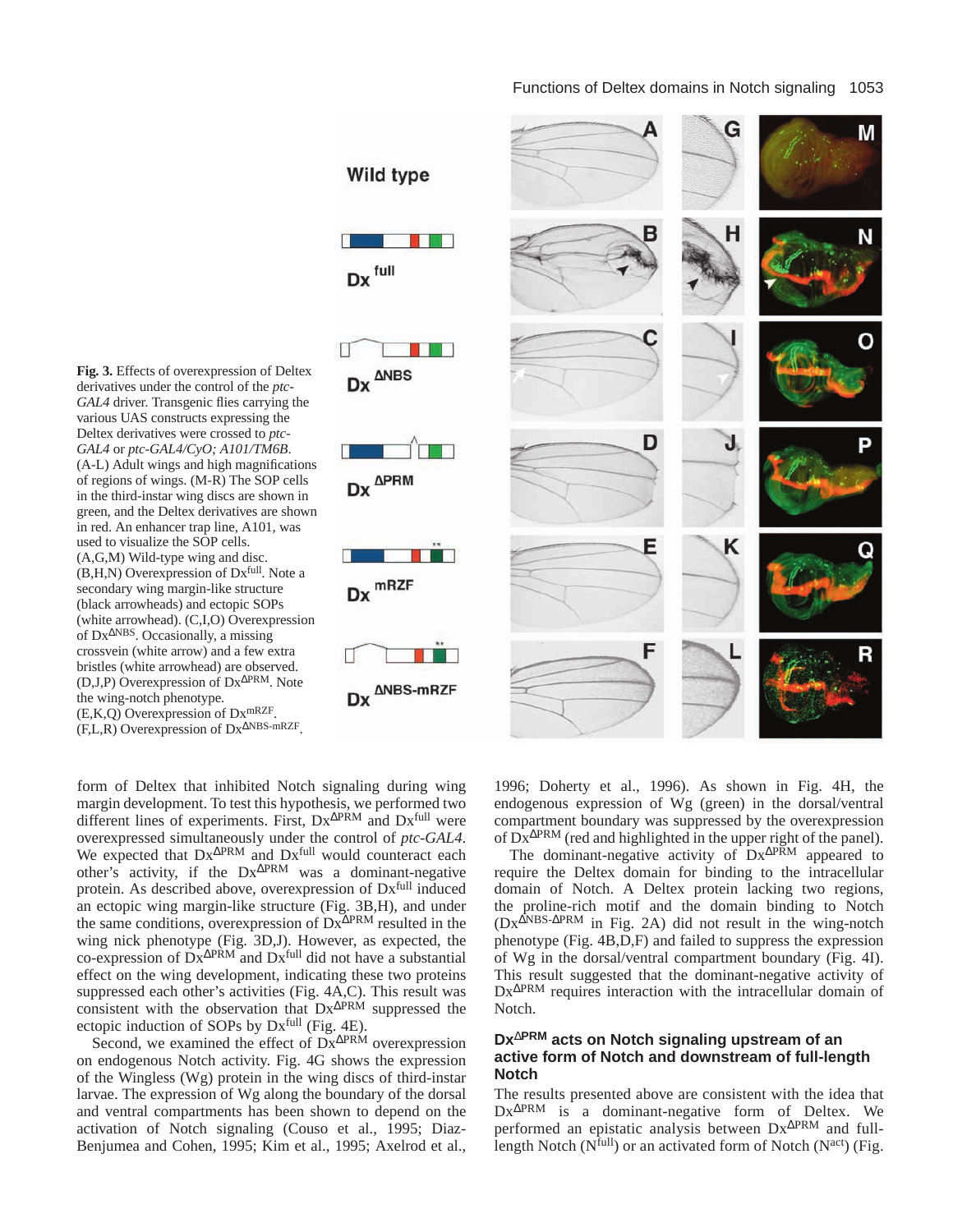## 1054 K. Matsuno and others

**Fig. 4.** Dominant-negative behavior of Dx<sup>∆</sup>PRM. (A-D) Adult wings. (E,F) Wing discs of third-instar larvae. SOPs are shown in green, and Deltex derivatives are shown in red. (G-I) Wing discs of third-instar larvae. Wg and Deltex proteins are shown in green and red, respectively.  $(A, C, E)$  Co-expression of  $Dx$ <sup>full</sup> and Dx<sup>∆PRM</sup>. Note that phenotypes induced by either Dx<sup>full</sup> or Dx∆PRM were suppressed by co-expression of both proteins (see Fig. 3B,D,H,J,N,P). (B,D,F) Overexpression of Dx∆NBS-∆PRM with the *ptc-Gal4* driver. Note that overexpression of Dx∆NBS-∆PRM did not result in the wing-notch phenotype. (G) Endogenous expression of Wg (green) was detected along the boundary of the dorsal/ventral compartments in the wild-type wing discs of third-instar larvae. (H) Overexpression of Dx<sup>∆</sup>PRM. Endogenous expression of Wg (green) was suppressed in the cells expressing Dx∆PRM (red). A high-magnification photograph is shown at the top right. (I) Overexpression of Dx∆NBS-∆PRM. Note that Dx∆NBS-∆PRM (red) did not suppress the Wg (green) expression. A highmagnification photograph is shown at the top right.



5A). First, Dx<sup>∆PRM</sup> was co-expressed with N<sup>act</sup> under the control of the *ptc-GAL4* driver. As shown in Fig. 5B, the expression of N<sup>act</sup> alone resulted in the formation of ectopic SOPs (Rebay et al., 1993; Struhl et al., 1993; Lyman and Yedvobnick, 1995). Ectopic SOPs are indicated by an arrowhead (Fig. 5B). As shown in Fig. 5C, the co-expression of Dx∆PRM did not substantially affect the ectopic SOP induction caused by the overexpression of N<sup>act</sup> (compare with Fig. 5B). Similarly, the co-expression of Dx∆PRM did not cause any marked effect on the ectopic induction of Wg that was caused by overexpressed N<sup>act</sup> (compare Fig. 5D with 5E). Although Dxfull induced ectopic SOPs only in the ventral compartment of the wing pouch, N<sup>act</sup> induced SOPs and Wg expression in both the dorsal and ventral compartments (Fig. 3N, Fig. 5B,D). As shown in Fig. 5F, the overexpression of Nfull resulted in the ectopic and non-cell-autonomous induction of Wg expression, which contrasted with the cell-

**Fig. 5.** The dominant-negative form of Deltex (Dx<sup>∆</sup>PRM) suppressed Notch signaling downstream of the full-length Notch and upstream of an activated form of Notch. (A) Notch and its derivative. Protein motifs in Notch: SP, a signal peptide; EGF, 36 EGF-like repeats; N, 3 Notch/Lin-12 repeats; TM, the transmembrane domain; NLS, two nuclear localization signals; ANK, 6 CDC10/Ankyrin repeats; opa, polyglutamine repeat. The full-length Notch and an activated form of Notch are shown at the top and bottom of A, respectively. N<sup>act</sup> is a truncated form that lacks the entire extracellular domain and the transmembrane domain. It functions as a constitutively active form of Notch. (B-G) UAS-N<sup>full</sup> or UAS-N<sup>act</sup> was expressed alone or coexpressed with UAS-Dx∆PRM under the control of the *ptc*-*GAL4* driver. Wing discs of third-instar larvae are shown. (B) Overexpression of Nact. SOPs are shown in green. Note that a row of ectopic SOP cells was formed (arrowhead). (C) Co-expression of Nact and Dx∆PRM (red). Ectopic formation of SOPs (green) was not suppressed. (D) Overexpression of N<sup>act</sup> induced the ectopic expression of Wg (green) (Couso et al., 1994; Williams et al., 1994). (E) Co-expression of Nact and Dx∆PRM (red). Note that the ectopic Wg expression (green) remained essentially the same.  $(F)$  Overexpression of  $N^{\text{full}}$  (red) induced the ectopic Wg expression (green). (G) Co-expression of Nfull and Dx∆PRM (red). Note that the ectopic expression of Wg (green) was suppressed.

autonomous induction of Wg by the overexpression of Nact. We found that co-expression of Dx<sup>∆PRM</sup> suppressed the induction of the ectopic Wg expression that was caused by the overexpressed Nfull (compare Fig. 5F with 5G). Therefore, these results suggest that Dx<sup>∆PRM</sup> acted downstream of N<sup>full</sup> and upstream of Nact.

# **Deltex signaling activity is regulated by oligomerization mediated by its RING-H2 finger**

The above results demonstrate that the Deltex RING-H2 finger

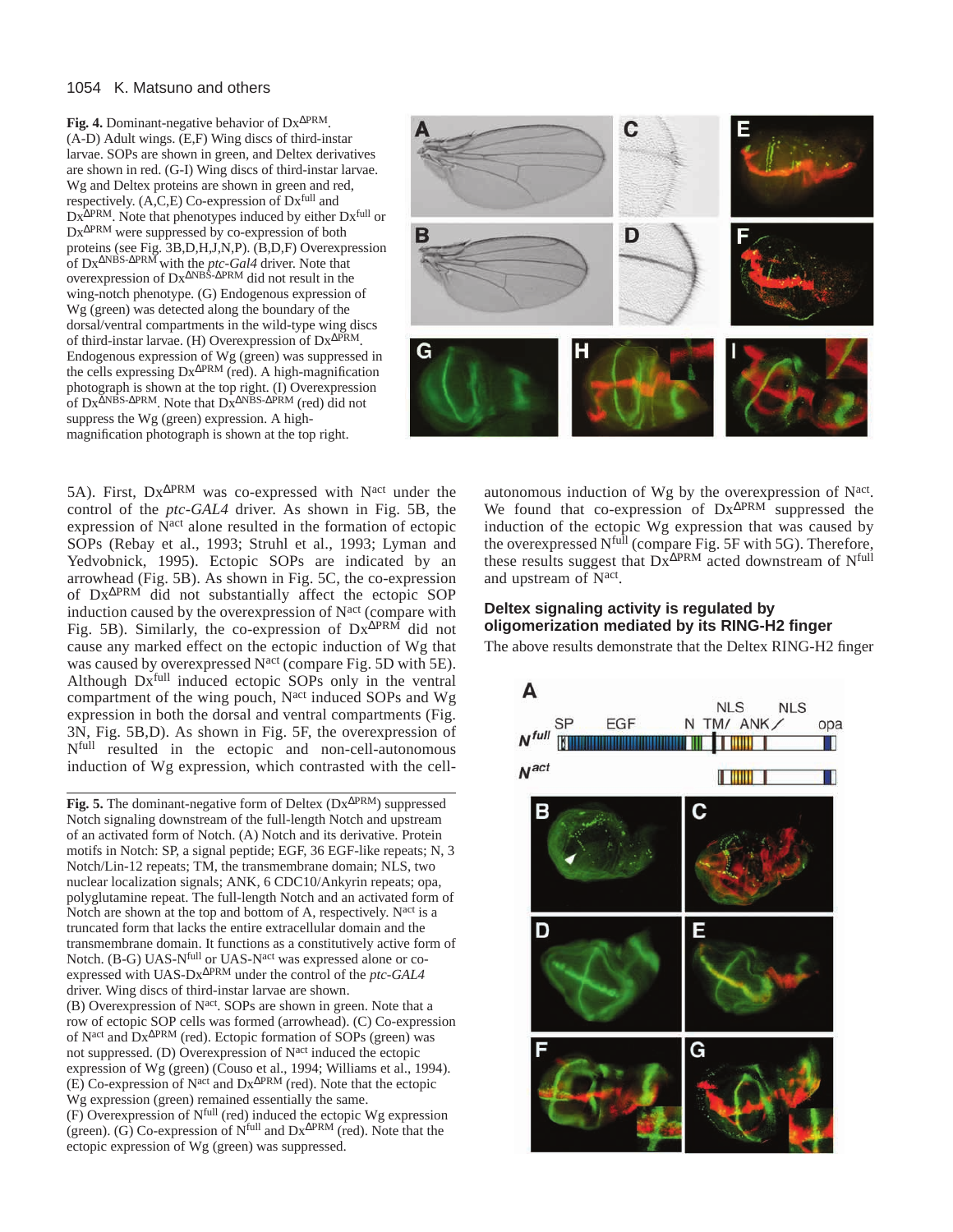

**Fig. 6.** Mutations in the RING-H2 finger motif of Deltex disrupted its homotypic interaction. UAS-Dxfull, -DxmRZF,  $-Dx$ <sup>full</sup>+GST, and  $-Dx$ <sup>mRZF</sup>+GST (see Fig. 2A,B) were expressed with pWA-GAL4 in *Drosophila* S2 cells. Deltex derivatives were detected by western blot with an anti-Deltex antibody. Lanes 1-7, the total cell extract that was added to the resin; lanes 8-14, eluants from the Glutathione-Sepharose 4B resin. Dx<sup>full</sup> and Dx<sup>mRZF</sup> are indicated by an arrowhead (~90 kDa).  $Dx^{full}$ +GST and  $Dx^{mRZF}$ +GST are indicated by an arrow (~120 kDa). Molecular weight markers are shown in kDa.

motif is essential for Deltex function. RING-H2 finger motifs have been shown to mediate various protein-protein interactions (Freemont, 1993; Freemont, 2000; Joazeiro and Weissman, 2000). Ste5, a yeast protein, and Deltex have similar RING-H2 finger motifs (Inouye et al., 1997). Ste5 is an essential component of the mitogen-activated protein kinase (MAPK) cascade in a yeast pheromone response pathway (for a review, see Madhani and Fink, 1998; Schaeffer and Weber, 1999). In response to pheromone, Ste5 binds through its RING-H2 finger motif to the free Gβγ complex, which is composed of Ste4 and Ste18 (Whiteway et al., 1995; Inouye et al., 1997; Feng et al., 1998). This interaction leads to the activation of the MAPK cascade (Feng et al., 1998). The interaction between Ste5 and Ste4 is a prerequisite for Ste5 to selfassociate and to function as part of the signal-transduction pathway (Whiteway et al., 1995). Moreover, it has been shown that the RING-H2 finger motif of Ste5 is also required for this self-association (Inouye et al., 1997).

The homology between the RING-H2 finger motifs of Ste5 and Deltex raised the possibility that the Deltex RING-H2 finger motif might have a similar function to the RING-H2 finger motif in Ste5. To test this hypothesis, we first performed an in vitro binding experiment. Two chimeric forms of Deltex, a wild-type Deltex (Dxfull+GST) and a Deltex carrying mutations in the RING-H2 finger motif,  $Dx^{mRZF}$  $(Dx^{mRZF}+GST)$ , in which GST was fused to the C terminus, were made in *Drosophila* tissue culture cells (the S2 cell line). We co-expressed each GST fusion protein with either wildtype Deltex or DxmRZF in S2 cells. The GST fusion form of the Deltex derivatives that bound to Glutathione-Sepharose 4B resin could be recovered and detected on a western blot using an anti-Deltex antibody. If Deltex formed homo-oligomers, non-GST fusion forms of Deltex should be co-purified with the fusion proteins and detected on the same western blot. We found that Deltex (non-GST fusion) bound to  $Dx$ <sup>full</sup>+GST and was co-purified (Fig. 6, lane 11), but DxmRZF did not bind to the corresponding fusion protein (Fig. 6, lane 12). Neither wild-type Deltex nor  $Dx^{mR\tilde{Z}F}$  bound to  $Dx^{mR\tilde{Z}F}$ +GST under the same conditions (Fig. 6, lanes 13,14). These results show that Deltex self-associates and that the RING-H2 finger motif is required for this oligomerization.

We then tested the possibility that the oligomerization of Deltex that was mediated by the RING-H2 finger motif had a

crucial role for the activity of Deltex. The GST protein forms a stable dimer complex, both in solution and in protein crystals (Lim et al., 1994; McTigue et al., 1995), and this dimerization can functionally substitute for the dimerization domain of a heterologous protein (Maru et al., 1996; Riley et al., 1996). The Deltex derivative-GST fusion proteins were expressed in vivo using the UAS/GAL4 system (Fig. 2B). A western blot analysis using the anti-GST antibody revealed that all the GST fusion proteins were expressed with the expected molecular weight (Fig. 2D). Each fusion protein was expressed under the control of the *ptc-GAL4* driver, and the transgenic flies were examined for formation of an ectopic wing margin-like structure and ectopic induction of SOPs (Fig. 7). Expression of DxmRZF+GST resulted in the formation of an ectopic wing margin-like structure and the ectopic induction of SOPs (Fig.  $7D,J,P$ , while  $Dx^{mRZF}$  (the non-GST form) had no significant effect on either (Fig. 3E,K,Q). Therefore, the GST-mediated dimerization was sufficient to restore the function of DxmRZF. Furthermore, we found that overexpression of  $Dx^{mRZF}+GST$ under the control of a heat-shock promoter could rescue the mutant phenotype of the loss-of-function *deltex* in the wing veins (Fig. 8C).  $Dx^{mRZF}$ +GST was as competent as wild-type Deltex in rescuing the wing vein thickening phenotype (compare Fig. 8E with 8F). Occasionally, a wing vein was found to be missing in wings overexpressing  $Dx^{mRZF}+GST$  or wild-type Deltex (data not shown). By contrast, a control GST fusion form of wild-type Deltex did not show a substantial effect in the adult wing or on the formation of SOPs (Fig. 7A,G,M). These results suggest that the self-association of Deltex that is mediated by the RING-H2 finger motif in the wild-type protein is essential for the signaling activity of Deltex.

# **DISCUSSION**

We have dissected the functions of three Deltex domains. These domains have been described previously, but their functions are not understood. Our results showed that the proline-rich and the RING-H2 finger motifs are required for distinct Deltex functions and are indispensable for Deltex activity. Although the identity of the proteins binding to these Deltex motifs and the nature of the protein-protein interactions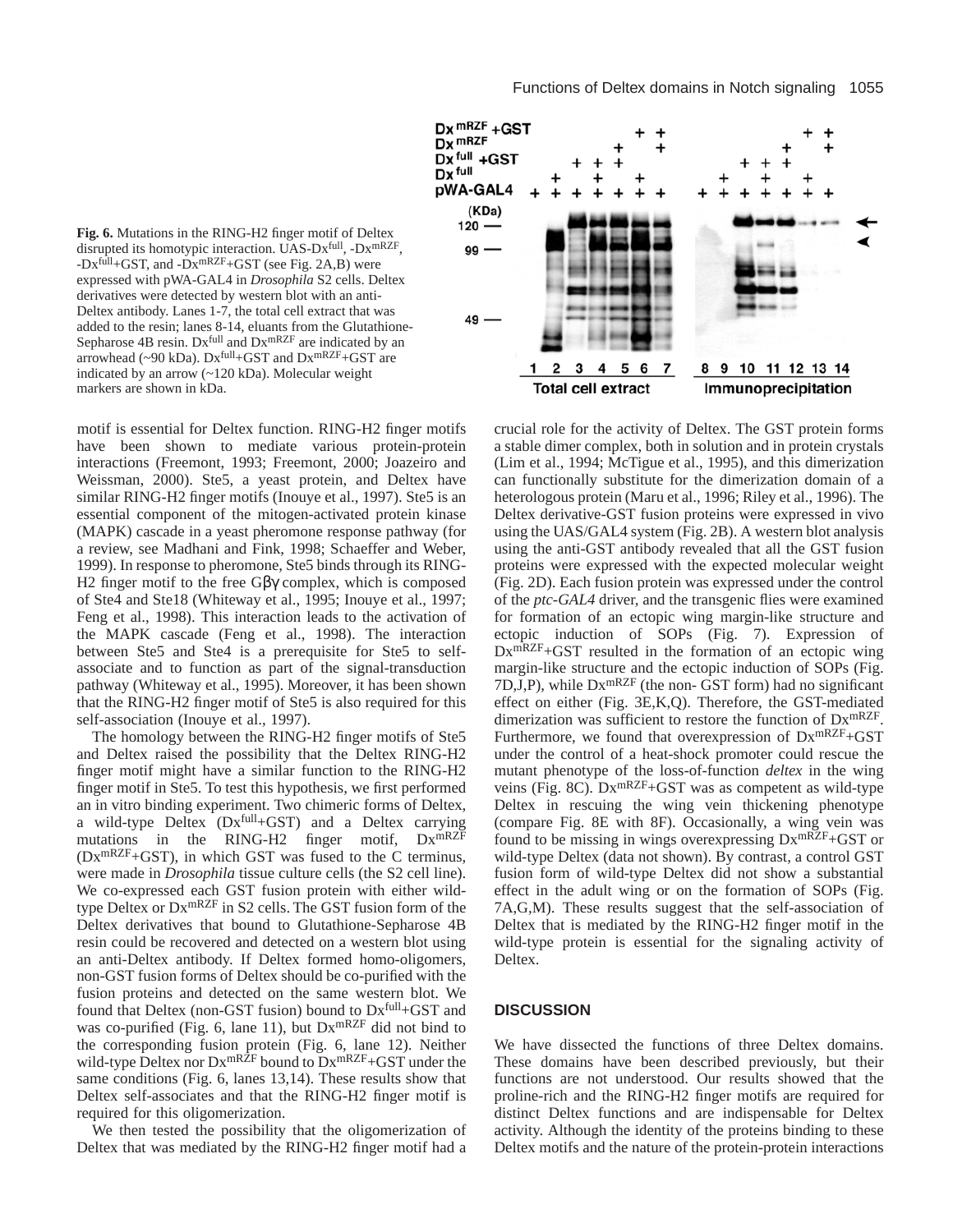**Fig. 7.** GST-mediated dimerization substituted for the function of the Deltex RING-H2 finger motif. Transgenic flies carrying UAS constructs expressing Deltex derivatives fused to GST were crossed to *ptc-GAL4* or *ptc-GAL4/CyO;A101/TM6B*. (A-L) Adult wings and high-magnification photographs. (M-R) The SOP cells in the third-instar wing discs are shown in green, and Deltex derivatives are shown in red. An enhancer trap line, A101, was used to visualize SOP cells.  $(A, G, M)$  Overexpression of  $Dx$ <sup>full</sup>+GST did not produce a noticeable effect. (B,H,N) Overexpression of Dx<sup>∆</sup>NBS+GST resulted in wild-type wings and discs. (C,I,O) Overexpression of Dx<sup>∆</sup>PRM+GST gave wild-type wings and discs. (D,J,P) Overexpression of DxmRZF+GST resulted in the induction of a secondary wing margin-like structure and ectopic SOP formation (indicated by an arrow), which resembled the effect of Dxfull overexpression (see Fig. 3B,H,N). Note that DxmRZF (non-GST form) did not show a substantial effect under the same conditions (see Fig. 3E,K,Q). (E,K,Q) Overexpression of  $Dx^{\Delta NBS-mRZF}$ + $\overrightarrow{GS}$ T resulted in wild-type wings and discs. (F,L,R) Overexpression of GST alone did not show a substantial effect.



are still elusive, our results suggest that unidentified factor(s) are an integral component of Deltex function and the regulation of Notch signaling.

## **A dominant-negative form of Deltex**

A proline-rich motif in the middle region of Deltex has been reported previously (Busseau et al., 1994; Matsuno et al., 1998). This motif shows homology to a consensus amino acid sequence of a binding site for SH3-domain proteins (Cohen et al., 1995; Di Fiore et al., 1997; Pawson and Scott, 1997; Kay et al., 2000). Indeed, we have previously demonstrated that human Grb-2, an SH3-domain protein, binds to Deltex (Lowenstein et al., 1992; Matsuno et al., 1998). In this paper, we show that Deltex lacking the proline-rich motif (Dx<sup>∆PRM</sup>) behaves as a dominant-negative form. Based on these observations, we speculate that an as-yet-unidentified SH3 domain protein interacts with the proline-rich motif of Deltex and is an integral part of Deltex activity.

Nonetheless, the mechanism of the dominant-negative action of this mutant Deltex remains to be elucidated. Because prolinerich motifs are also found in the human, chicken and mouse Deltex homologs, the underlying mechanisms of this dominant-

negative behavior may be evolutionarily conserved (Pampeno and Meruelo, 1996; Matsuno et al., 1998; Frolova and Beebe, 2000; Kishi et al., 2001). Previously, we showed that the expression of Deltex domain I fragment (amino acids 1-303), which lacks approximately two-thirds of the C-terminal region of the molecule, rescued a loss-of-function deltex phenotype and did not show dominant-negative function (Matsuno et al., 1995). Therefore, in addition to the absence of the proline-rich motif, the presence of some other part(s) of the Deltex domain II-III is required for the Dx∆PRM mutant to act as a dominantnegative form of the Deltex protein (see Fig. 2A).

While Dx∆PRM behaved as a dominant-negative protein during wing margin development, overexpression of Dx∆PRM under the control of a heat-shock promoter during early embryogenesis did not result in a neurogenic phenotype, which is an indication that Notch signaling was not disrupted (data not shown). Therefore, the dominant-negative action of Dx∆PRM may depend on the developmental context of cells, although the cellular component(s) responsible for this context-dependence remains to be identified. In this regard, it is noteworthy that none of the existing *deltex* alleles show the neurogenic phenotype (Xu and Artavanis-Tsakonas, 1990).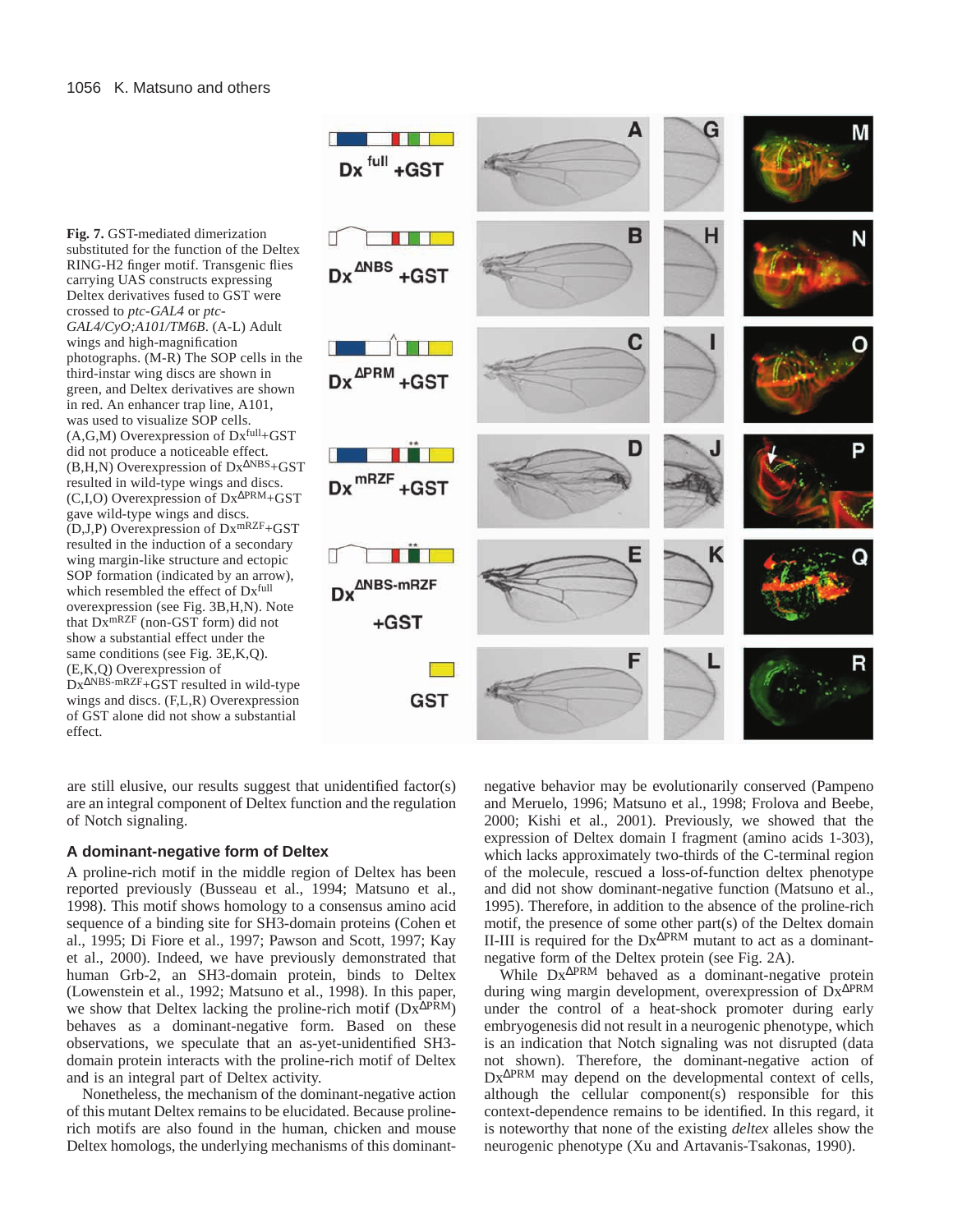

**Fig. 8.** Loss-of-function *deltex* phenotype was rescued by the overexpression of DxmRZF+GST. Adult wings from flies of the following genotypes. (C,F) *deltex24 / Y;; hs-GAL4/DxmRZF+GST*. Wing phenotype of *deltex* was rescued (27% showed complete rescue). (A-C) Wings without heat-shock treatment and (D-F) wings from flies heat-shocked at the early pupal stage. (A,D) *deltex24 / Y;; hs-GAL4*. Small deltas of extra vein material are visible where the veins reach the wing margin. (B,E)  $delta^{24}/Y$ ;; hs-GAL4/UAS-Dx<sup>ful</sup>. Wing phenotype of *deltex* was rescued (18% showed complete rescue).

## **Oligomerization mediated by the RING-H2 finger motif is required for Deltex activity**

In this paper, we have shown that Deltex forms homooligomers, and this oligomerization is integral for Deltex function. GST-mediated dimerization substituted for the function of the Deltex RING-H2 finger motif. The activity of DxmRZF+GST did not seem to be neomorphic, because the loss-of-function *deltex* phenotype was rescued by the expression of DxmRZF+GST. Furthermore, we often observed the partial loss of wing veins, which resembles the phenotypes of gain-of-function *Notch* mutants, or is also seen under the circumstances of constitutive activation of the Notch signal (Rebay et al., 1993; Struhl et al., 1993). However, the fusion of wild-type Deltex to GST (Dxfull+GST) did not show substantial activity in our system. Therefore, the GST-mediated dimerization may abolish the activity of wild-type Deltex; it is also possible that Dxfull+GST is not functional because the fusion to GST leads to some nonspecific disruption of the protein structure. However, it has been reported that the Ste5 oligomerization mediated by its RING-H2 finger motif serves as both a positive and negative regulatory step (Inouye et al., 1997). An oligomerization of Ste5 that regulates it negatively is relieved by the Ste5-Ste4 interaction, and this interaction then permits Ste5 to form an oligomer mediated by its RING-H2 finger motif, in that order. Therefore, sequential oligomerization taking place in the proper order may be also important for Deltex function. However, in the case of Deltex, the factor that might relieve it from its inhibitory oligomeric state remains to be identified. It is not likely that Notch functions as such a relieving factor, because a GST-fusion with a double mutant Deltex,  $Dx^{\triangle NBS-mRZF} + GST$ , lost the activity

# Functions of Deltex domains in Notch signaling 1057

of  $Dx^{mRZF}$  +GST (Fig. 7D, J, P, E, K, Q), suggesting that the binding of Deltex to the Notch CDC10/Ankyrin repeats was apparently still required in  $Dx^{mRZF} + GST$ , despite the fact that this protein presumably bypassed the inhibitory oligomerization state and was competent to signal. This also suggests that the binding of Deltex to Notch is not a prerequisite for the self-association of Deltex, as the Notchbinding domain of Deltex is still indispensable for the activity of the artificially dimerized Deltex GST (Fig. 7D,J,P,E,K,Q).

## **Implications from the dominant-negative form of Deltex**

Previously, we have shown that the loss-of-function *deltex* phenotype could be rescued by the expression of an activated form of Notch (Matsuno et al., 1995). This observation suggested that Deltex might act upstream of the activated form of Notch, although the nature of the *deltex* alleles used in that study had not been characterized very well. The present study shows that the dominant-negative form of Deltex acts upstream of an activated form of Notch and downstream of wild-type Notch. Although we need to be cautious in using a dominantnegative form of a protein to speculate about an epistatic relationship, the above two results are consistent. Therefore, we speculate that this dominant-negative form of Deltex may inhibit the activation or maturation of the Notch receptor. For example, possible target steps include the ligand-dependent cleavage of Notch, the processing of Notch to its mature form or the ligand susceptibility of Notch. Alternatively, it is possible that the dominant-negative Deltex specifically decreases the stability of full-length Notch.

# **Differences in the inductive properties of Dxfull and Nact**

We have shown that overexpression of  $Dx<sup>full</sup>$  induces an ectopic wing margin-like structure, which is similar to the consequence of the ectopic expression of Nact (Dias-Benjumea and Cohen, 1995; de Celis and Bray, 1997). However, these two proteins appear to have distinct inductive properties in the wing pouch. As shown in Fig. 3N, Dxfull induces SOPs only in the ventral compartment of the wing pouch, while Nact induces SOPs in both the dorsal and ventral compartments (Fig. 5B). Furthermore,  $Dx$ <sup>full</sup> induces SOPs in cells other than and distant from those expressing Dxfull. From these results, we speculate that induction of Serrate may be a part of these events. Nact has been shown to induce Serrate within the wing pouch, and Serrate effectively activates Notch only in the ventral compartments (Panin et al., 1997). The activation of Notch results in the Wg induction that in turn induces SOPs in the neighboring cells (Rulifson and Blair, 1995). Furthermore, high-level expression of Serrate autonomously inhibits the induction of the genes within the wing pouch that are dependent upon Notch signaling (Jonsson and Knust, 1996; Klein et al., 1997; Micchelli et al., 1997). Thus, the induction of Serrate would explain, at least in part, the result that Dxfull induced SOPs only in the ventral compartment, and ectopic SOPs were formed slightly remove from the cells expressing Dxfull.

# **Putative factor(s) binding to the proline-rich motif of Deltex**

The dominant-negative behavior of  $Dx^{\Delta PRM}$  suggests that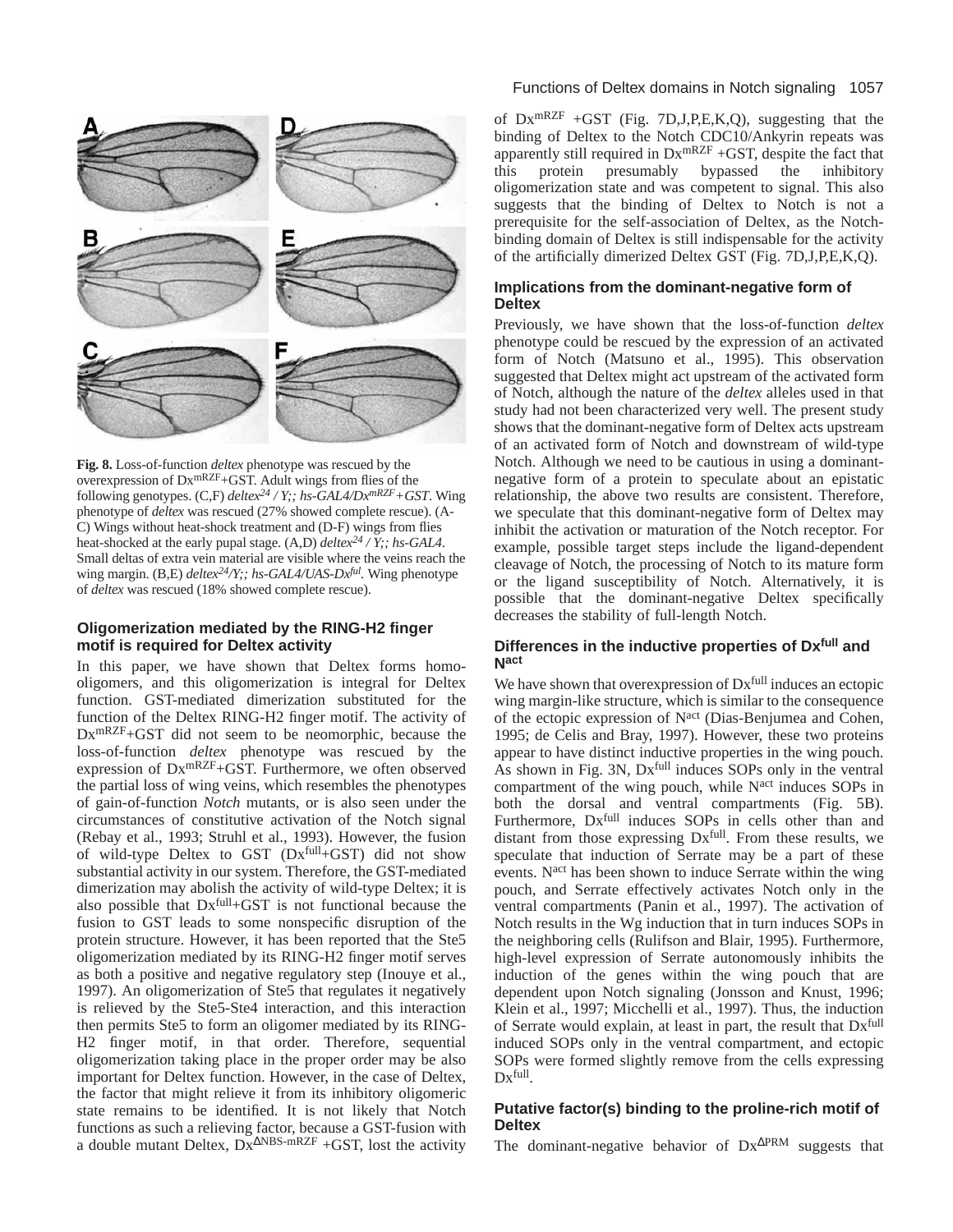#### 1058 K. Matsuno and others

putative factor(s) that interact with the proline-rich motif might be essential for Deltex function. Suppressor of deltex [Su(dx)] is a good candidate. *Su(dx)* genetically suppresses *deltex* and *Notch* mutant phenotypes and encodes an E3-ubiquitin ligase (Fostier et al., 1998; Cornell et al., 1999). *Su(dx*) has WW domains that bind to proline-rich motifs in general (Cornell et al., 1999). In a mammalian system, a mammalian homolog of Su(dx), Itch, binds to the intracellular domain of Notch and ubiquitinates it (Qiu et al., 2000). Therefore, Deltex may function to suppress Su(dx), a negative regulator of Notch signaling, through an interaction that may be mediated by the proline-rich motif of Deltex and the WW domain of Su(dx).

We thank Dr Roel Nusse for an antibody, Dr Masahiro J. Go for stocks, and members of the Okano and Matsuno laboratories. K. M. and M. I. were supported by CREST (to H. O.) as a research scientist and a research technician, respectively. This work was supported in part by grants from the Ministry of Science, Culture and Education to K. M., who is also grateful for the support from the Sumitomo Foundation and the Naito Foundation.

#### **REFERENCES**

- **Artavanis-Tsakonas, S., Muskavitch, M. A. and Yedvobnick, B.** (1983). Molecular cloning of Notch, a locus affecting neurogenesis in *Drosophila* melanogaster. *Proc. Natl. Acad. Sci. USA* **80**, 1977-1981
- **Artavanis-Tsakonas, S., Matsuno, K. and Fortini, M. E.** (1995). Notch signaling. *Science* **268**, 225-232.
- **Artavanis-Tsakonas, S., Rand, M. D. and Lake, R. J.** (1999). Notch signaling: cell fate control and signal integration in development. *Science* **284**, 770-776.
- **Axelrod, J. D., Matsuno, K., Artavanis-Tsakonas, S. and Perrimon, N.** (1996). Interaction between Wingless and Notch signaling pathways mediated by dishevelled. *Science* **271**, 1826-1832.
- **Bailey, A. M. and Posakony, J. W.** (1995). Suppressor of hairless directly activates transcription of *enhancer of split* complex genes in response to Notch receptor activity. *Genes Dev.* **9**, 2609-2622.
- **Blaumueller, C. M. and Artavanis-Tsakonas, S.** (1997). Comparative aspects of Notch signaling in lower and higher eukaryotes. *Perspect. Dev. Neurobiol.* **4**, 325-343.
- **Brand, A. H. and Perrimon, N.** (1993). Targeted gene expression as a means of altering cell fates and generating dominant phenotypes. *Development* **118**, 401-415.
- **Brook, W. J., Diaz-Benjumea, F. J. and Cohen, S. M.** (1996). Organizing spatial pattern in limb development. *Annu. Rev. Cell Dev. Biol.* **12**, 161-180.
- **Brou, C., Logeat, F., Gupta, N., Bessia, C., LeBail, O., Doedens, J. R., Cumano, A., Roux, P., Black, R. A. and Israel, A.** (2000). A novel proteolytic cleavage involved in Notch signaling: the role of the disintegrinmetalloprotease TACE. *Mol. Cell* **5**, 207-216.
- **Busseau, I., Diederich, R. J., Xu, T. and Artavanis-Tsakonas, S.** (1994). A member of the Notch group of interacting loci, *deltex* encodes acytoplasmic basic protein. *Genetics* **136**, 585-596.
- **Cohen, G. B., Ren, R. and Baltimore, D.** (1995). Modular binding domains in signal transduction proteins. *Cell* **80**, 237-248.
- **Cohen, S. M.** (1996). Controlling growth of the wing: vestigial integrates signals from the compartment boundaries. *BioEssays* **18**, 855-858.
- **Cornell, M., Evans, D. A., Mann, R., Fostier, M., Flasza, M., Monthatong, M., Artavanis-Tsakonas, S. and Baron, M.** (1999). The *Drosophila melanogaster Suppressor of deltex* gene, a regulator of the Notch receptor signaling pathway, is an E3 class ubiquitin ligase. *Genetics* **152**, 567-576.
- **Couso, J. P., Bishop, S. A. and Martinez Arias, A.** (1994). The wingless signalling pathway and the patterning of the wing margin in *Drosophila*. *Development* **120**, 621-636.
- **Couso, J. P., Knust, E. and Martinez Arias, A.** (1995). *Serrate* and *wingless* cooperate to induce *vestigial* gene expression and wing formation in *Drosophila*. *Curr. Biol.* **5**, 1437-1448.
- **de Celis, J. F. and Bray, S.** (1997). Feed-back mechanisms affecting Notch activation at the dorsoventral boundary in the Drosophila wing. *Development* **124**, 3241-3251.
- **De Strooper, B., Annaert, W., Cupers, P., Saftig, P., Craessaerts, K., Mumm, J. S., Schroeter, E. H., Schrijvers, V., Wolfe, M. S., Ray, W. J. et al. (**1999). A presenilin-1-dependent gamma-secretase-like protease mediates release of Notch intracellular domain. *Nature* **398**, 518-522.
- **Di Fiore, P. P., Pelicci, P. G. and Sorkin, A.** (1997). EH: a novel proteinprotein interaction domain potentially involved in intracellular sorting. *Trends Biochem. Sci.* **22**, 411-413.
- **Diaz-Benjumea, F. J. and Cohen, S. M.** (1995). Serrate signals through Notch to establish a Wingless-dependent organizer at the dorsal/ventral compartment boundary of the *Drosophila* wing. *Development* **121**, 4215-4225.
- **Diederich, R. J., Matsuno, K., Hing, H. and Artavanis-Tsakonas, S.** (1994). Cytosolic interaction between deltex and Notch ankyrin repeats implicates deltex in the Notch signaling pathway. *Development* **120**, 473-481.
- **Doherty, D., Feger, G., Younger-Shepherd, S., Jan, L. Y. and Jan, Y. N.** (1996). Delta is a ventral to dorsal signal complementary to Serrate,another Notch ligand,in *Drosophila* wing formation. *Genes Dev.* **10**, 421-434.
- **Fehon, R. G., Kooh, P. J., Rebay, I., Regan, C. L., Xu, T., Muskavitch, M. A. and Artavanis-Tsakonas, S.** (1990). Molecular interactions between the protein products of the neurogenic loci *Notch* and *Delta*, two EGFhomologous genes in Drosophila. *Cell* **61**, 523-534.
- **Feng, Y., Song, L. Y., Kincaid, E., Mahanty, S. K. and Elion, E. A.** (1998). Functional binding between Gbeta and the LIM domain of Ste5 is required to activate the MEKK Ste11. *Curr. Biol.* **8**, 267-278.
- **Fortini, M. E. and Artavanis-Tsakonas, S.** (1994). The suppressor of hairless protein participates in notch receptor signaling. *Cell* **79**, 273-282.
- **Fostier, M., Evans, D. A., Artavanis-Tsakonas, S. and Baron, M.** (1998). Genetic characterization of the Drosophila melanogaster Suppressor of deltex gene: A regulator of notch signaling. *Genetics* **150**, 1477-1485.
- **Freemont, P. S.** (1993). The RING finger. A novel protein sequence motif related to the zinc finger. *Ann. New York Acad. Sci.* **684**, 174-192.
- **Freemont, P. S.** (2000). RING for destruction? *Curr. Biol.* **10**, R84-87.
- **Frolova, E. and Beebe, D.** (2000). The expression pattern of a novel Deltex homologue during chicken embryogenesis. *Mech. Dev.* **92**, 285-289.
- **Gorman, M. J. and Girton, J. R.** (1992). A genetic analysis of *deltex* and its interaction with the *Notch* locus in *Drosophila melanogaster*. *Genetics* **131**, 99-112.
- **Greenwald, I.** (1998). LIN-12/Notch signaling: lessons from worms and flies. *Genes Dev.* **12**, 1751-1762.
- **Gridley, T.** (1997). Notch signaling in vertebrate development and disease. *Mol. Cell. Neurosci.* **9**, 103-108.
- **Honjo, T.** (1996). The shortest path from the surface to the nucleus: RBP-J kappa/Su(H) transcription factor. *Genes Cells* **1**, 1-9.
- **Inouye, C., Dhillon, N. and Thorner, J.** (1997). Ste5 RING-H2 domain: role in Ste4-promoted oligomerization for yeast pheromone signaling. *Science* **278**, 103-106.
- **Irvine, K. D. and Vogt, T. F.** (1997). Dorsal-ventral signaling in limb development. *Curr Opin. Cell Biol.* **9**, 867-876.
- **Joazeiro, C. A. and Weissman, A. M.** (2000). RING finger proteins: mediators of ubiquitin ligase activity. *Cell* **102**, 549-552.
- **Johnson, R. L., Grenier, J. K. and Scott, M. P.** (1995). patched overexpression alters wing disc size and pattern: transcriptional and posttranscriptional effects on hedgehog targets. *Development* **121**, 4161-4170.
- **Jonsson, F. and Knust, E.** (1996). Distinct functions of the Drosophila genes Serrate and Delta revealed by ectopic expression during wing development. *Dev. Genes Evol.* **206**, 91-101.
- **Kadesch, T.** (2000). Notch signaling: A dance of proteins changing partners. *Exp. Cell Res.* **260**, 1-8.
- **Kay, B. K., Williamson, M. P. and Sudol, M.** (2000). The importance of being proline: the interaction of proline-rich motifs in signaling proteins with their cognate domains. *FASEB J.* **14**, 231-241.
- **Kim, J., Irvine, K. D. and Carroll, S. B.** (1995). Cell recognition, signal induction, and symmetrical gene activation at the dorsal-ventral boundary of the developing Drosophila wing. *Cell* **82**, 795-802.
- **Kim, J., Sebring, A., Esch, J. J., Kraus, M. E., Vorwerk, K., Magee, J. and Carroll, S. B.** (1996). Integration of positional signals and regulation of wing formation and identity by *Drosophila vestigial* gene. *Nature* **382**, 133- 138.
- **Kimble, J. and Simpson, P.** (1997). The LIN-12/Notch signaling pathway and its regulation. *Annu. Rev. Cell. Dev. Biol.* **13**, 333-361.
- **Kishi, N., Tang, Z., Maeda, Y., Hirai, A., Mo, R., Ito, M., Suzuki, S., Nakao, K., Kinoshita, T., Kadesch, T. et al. (**2001). Murine homologs of *deltex* define a novel gene family involved in vertebrate Notch signaling and neurogenesis. *Int. J. Dev. Neurosci.* **19**, 21-35.
- **Klein, T., Brennan, K. and Arias, A. M.** (1997). An intrinsic dominant